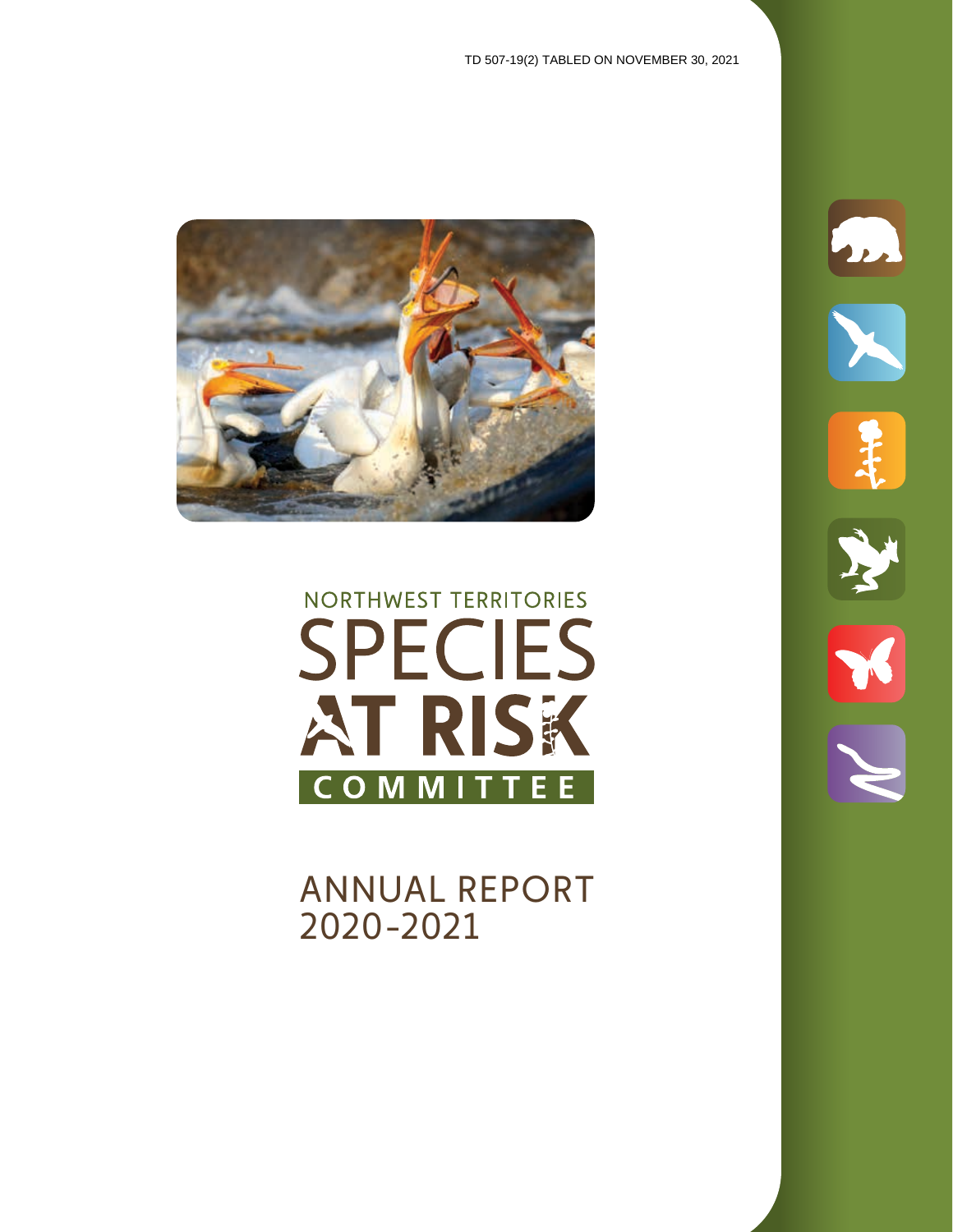### ANNUAL REPORT

Under subsection 23(1) of the *Species at Risk (NWT) Act*, the Species at Risk Committee must submit an annual report to the Conference of Management Authorities by July 1 each year. This annual report covers the fiscal year ending March 31, 2021.

# THE *SPECIES AT RISK (NWT) ACT*

The *Species at Risk (NWT) Ac*t (the Act) provides a process to identify, protect, and recover species at risk in the Northwest Territories (NWT). The Act applies to any wild animal, plant, or other species managed by the Government of the Northwest Territories. It applies in most areas of the NWT, on both public and private lands, including private lands owned under a land claims agreement.



# THE SPECIES AT RISK **COMMITTEE**

The Species at Risk Committee (the Committee) was established under the Act. It is an independent committee of experts responsible for assessing the biological status of species at risk in the NWT.

Species status assessments are done at the territorial level and results may be different from assessments done at the national level. Assessments are based on species status reports that include the best available Indigenous traditional knowledge, community knowledge, and scientific knowledge of the species. The Committee must use objective biological criteria in its assessments and does not consider socio-economic factors.

The Committee uses the assessments to make recommendations on the listing of species at risk. The assessment categories for the legal listing of species at risk are Extinct, Extirpated, Endangered, Threatened, and Special Concern. Species can also be assessed as Not at Risk or Data Deficient. The Committee identifies threats and positive influences to species and their habitats, and may make recommendations on conservation measures for species at risk.

The Committee makes its recommendations to the Conference of Management Authorities, a group of boards and governments that share responsibility for the conservation and recovery of species at risk in the NWT. The Conference of Management Authorities includes wildlife co-management boards established under land claim and self-government agreements, the Government of the Northwest Territories, the Tłįcho Government, and the Government of Canada.

 $\blacksquare$  $\mathbb{R}$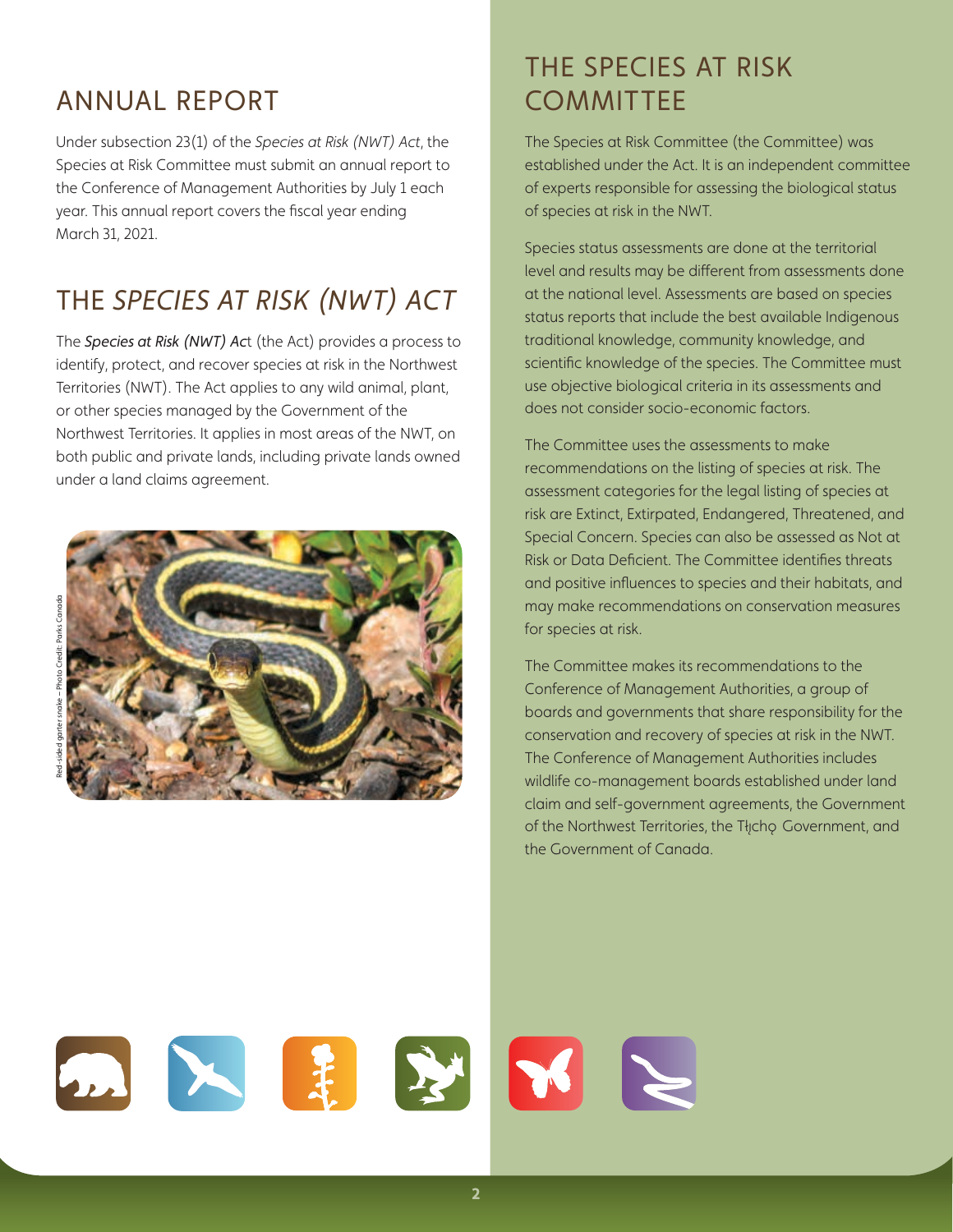### COMMITTEE MEMBERSHIP

Species at Risk Committee members are appointed by the four wildlife co-management boards established under settled land claim and self-government agreements and the federal government. The Government of the Northwest Territories, represented by the Minister of Environment and Natural Resources, appoints the other members. Appointments are for up to five years.

Committee members must have significant expertise of species, habitat, northern ecosystems, or conservation. Members act independently and not as representatives of their appointing bodies.

#### Members:

- Chairperson: Mr. Leon Andrew
- Alternate Chairperson: Dr. Suzanne Carrière
- Ms. Alestine Andre
- Ms. Rosemin Nathoo
- Mr. Arthur Beck
- Ms. Kaytlin Cooper
- Ms. Lynda Yonge
- Mr. Moise Rabesca
- Dr. Nicholas (Nic) Larter
- Mr. Petter Jacobsen

#### Alternates:

- Ms. Aimee Guile alternate to Mr. Moise Rabesca
- Mr. Daniel Beck alternate to Mr. Arthur Beck
- Dr. Deborah Simmons alternate to Mr. Leon Andrew
- Mr. James Firth alternate to Ms. Kaytlin Cooper
- Ms. Allison Thompson alternate to Ms. Rosemin Nathoo

Biographies of members and alternates are available at www.nwtspeciesatrisk.ca

### COMMITTEE PROGRESS APRIL 1, 2020 TO MARCH 31, 2021

The Species at Risk Committee held three meetings in 2020-2021. The Committee revised the Assessment Process and Objective Biological Criteria, finalized a species status report for polar bear, which was re-assessed in April 2021, and initiated work on revisions to the species status report for Peary caribou and boreal caribou in preparation for the 2022 re-assessment of these species. The Committee also initiated work on the species status report for peregrine falcon for the 2022 assessment of this species.

An assessment schedule detailing species to be assessed or re-assessed from 2022 to 2026 was developed and submitted to the Conference of Management Authorities for approval. The assessment schedule is revised annually.

All Species at Risk Committee documents, including species status reports and assessment, are available on the NWT Species at Risk website: www.nwtspeciesatrisk.ca.

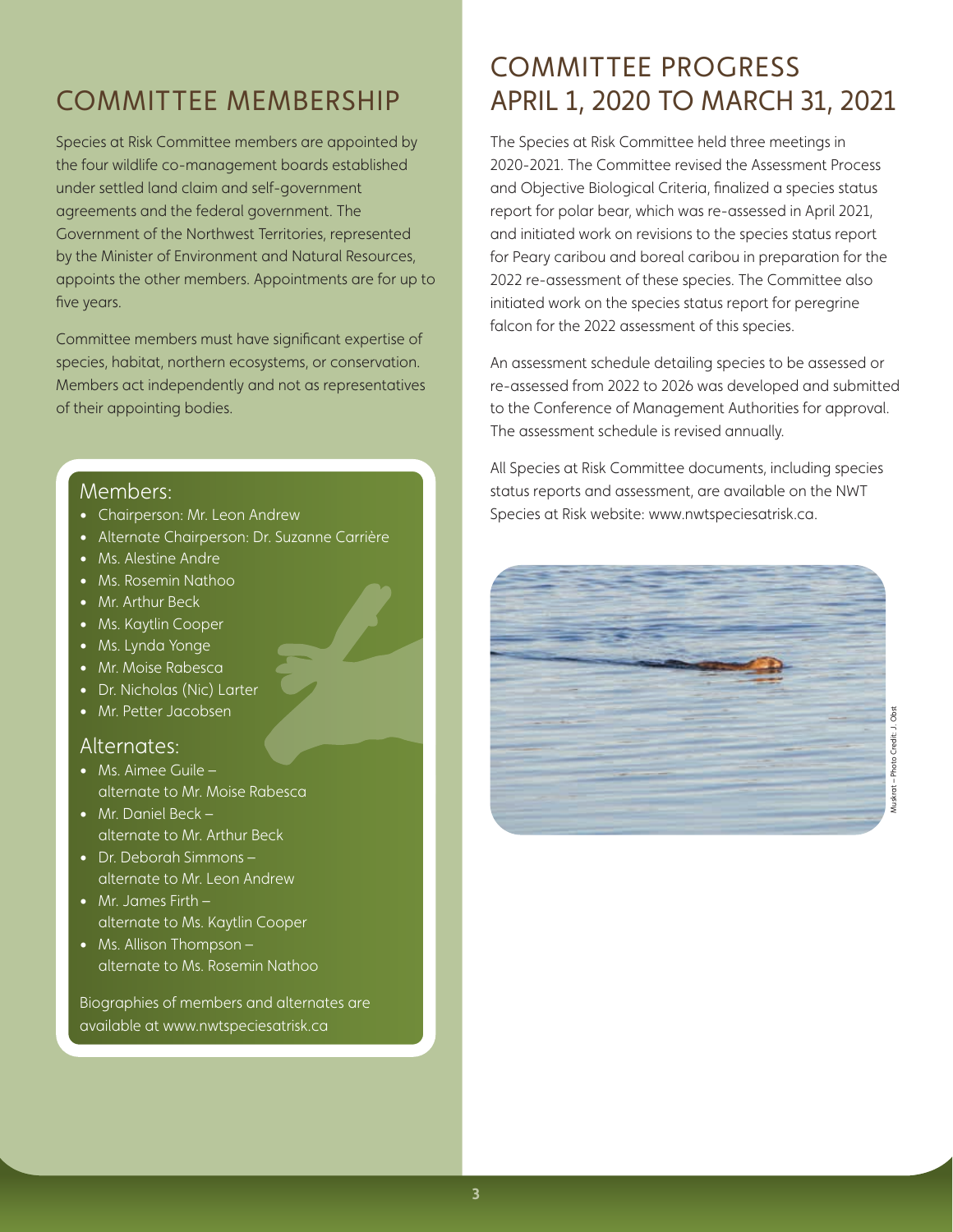## RECORD OF SPECIES ASSESSMENTS

| <b>SPECIES</b>                             | <b>CURRENT</b><br><b>ASSESSMENT</b> | <b>DATE OF CURRENT</b><br><b>ASSESSMENT</b> | <b>ASSESSMENT</b><br><b>HISTORY</b>                   |
|--------------------------------------------|-------------------------------------|---------------------------------------------|-------------------------------------------------------|
| <b>Peary caribou</b>                       | Threatened                          | December 2012                               |                                                       |
| <b>Boreal caribou</b>                      | December 2012<br>Threatened         |                                             |                                                       |
| <b>Hairy braya</b>                         | Threatened                          | December 2012                               |                                                       |
| <b>Dolphin and</b><br><b>Union caribou</b> | Special<br>Concern                  | December 2013                               |                                                       |
| <b>Northern</b><br>leopard frog            | Threatened                          | December 2013                               |                                                       |
| <b>Wolverine</b>                           | Not at Risk                         | December 2014                               |                                                       |
| <b>Western toad</b>                        | Threatened                          | December 2014                               |                                                       |
| <b>Wood bison</b>                          | Threatened                          | April 2016                                  |                                                       |
| <b>Porcupine</b><br>caribou                | Not at Risk                         | April 2017                                  |                                                       |
| <b>Barren-ground</b><br>caribou            | Threatened                          | April 2017                                  |                                                       |
| <b>Grizzly bear</b>                        | Special<br>Concern                  | April 2017                                  |                                                       |
| <b>Big brown bat</b>                       | Data<br>Deficient                   | April 2017                                  |                                                       |
| <b>Little brown</b><br>myotis              | Special<br>Concern                  | April 2017                                  |                                                       |
| <b>Northern</b><br>myotis                  | Special<br>Concern                  | April 2017                                  |                                                       |
| Long-eared<br>myotis                       | Data<br>Deficient                   | April 2017                                  |                                                       |
| Long-legged<br>myotis                      | Data<br>Deficient                   | April 2017                                  |                                                       |
| <b>Western</b><br>bumble bee               | Data<br>Deficient                   | April 2019                                  |                                                       |
| <b>Yellow-banded</b><br>bumble bee         | Not at Risk                         | April 2019                                  |                                                       |
| <b>Gypsy cuckoo</b><br>bumble bee          | Data<br>Deficient                   | April 2019                                  |                                                       |
| <b>Northern</b><br>mountain<br>caribou     | Special<br>Concern                  | April 2020                                  |                                                       |
| <b>Polar bear</b>                          | Special<br>Concern                  | April 2021                                  | Assessed<br>as Special<br>Concern in<br>December 2012 |

# ASSESSMENT/RE-ASSESSMENT SCHEDULE FOR 2022-2026

| <b>April 2022</b> | <b>New</b>       | Peregrine falcon (Falco peregrinus)                                                     |  |
|-------------------|------------------|-----------------------------------------------------------------------------------------|--|
|                   | <b>Re-assess</b> | Boreal caribou (woodland caribou<br>[boreal population])<br>(Rangifer tarandus caribou) |  |
|                   | <b>Re-assess</b> | Peary caribou<br>(Rangifer tarandus pearyi)                                             |  |
| <b>April 2023</b> | <b>New</b>       | American white pelican<br>(Pelecanus erythrorhynchos)                                   |  |
|                   | <b>Re-assess</b> | Dolphin and Union caribou<br>(Rangifer tarandus groenlandicus x pearyi)                 |  |
| <b>April 2024</b> | <b>New</b>       | Muskrat (Ondatra zibethicus)                                                            |  |
|                   | <b>Re-assess</b> | Hairy braya ( <i>Braya pilosa</i> )                                                     |  |
| <b>April 2025</b> | <b>New</b>       | Canadian toad (Anaxyrus hemiophrys)                                                     |  |
|                   | <b>Re-assess</b> | Western toad (Anaxyrus boreas)                                                          |  |
|                   | <b>Re-assess</b> | Northern leopard frog<br>(Lithobates pipiens)                                           |  |
| April 2026        | <b>New</b>       | Red-sided garter snake<br>(Thamnophis sirtalis)                                         |  |
|                   | <b>Re-assess</b> | Wood bison (Bison bison athabascae)                                                     |  |

\*The assessment schedule is subject to annual review and modification.

# FINANCIAL INFORMATION

Environment and Natural Resources, Government of the Northwest Territories, provides full administrative and financial support to the Species at Risk Committee. Contracts for preparing species status reports are advertised on **https://contracts.opennwt.ca/**.